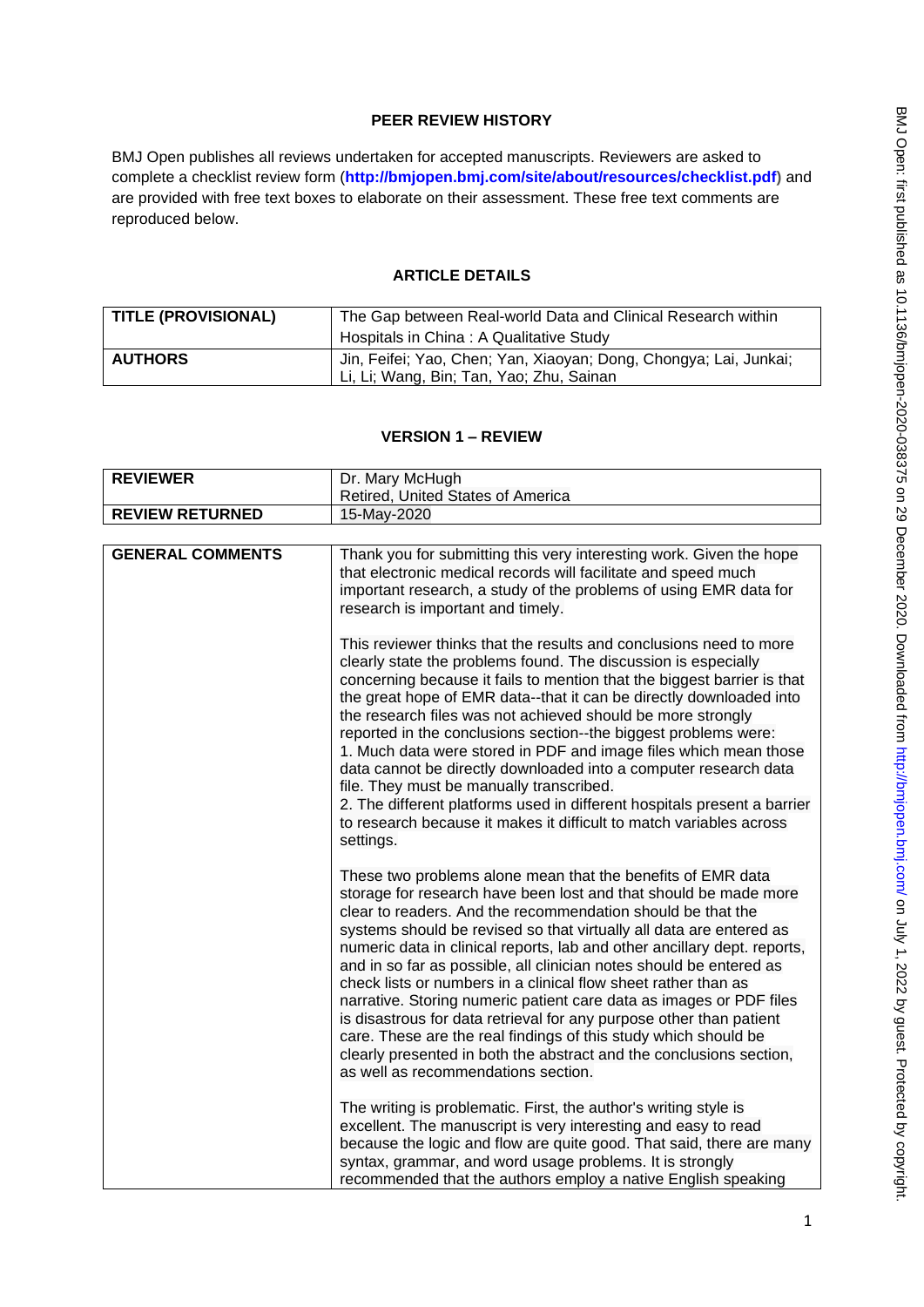| editor to correct the many English language problems in the<br>manuscript. Just two examples of the edits required are the                                                                                |
|-----------------------------------------------------------------------------------------------------------------------------------------------------------------------------------------------------------|
| following:<br>Page 4, line 9: Change the word, "is" to "are"<br>Page 4, line 10. Change, " path a way for exploring benefit and<br>limitation" to "provide a way to explore the benefits and limitations" |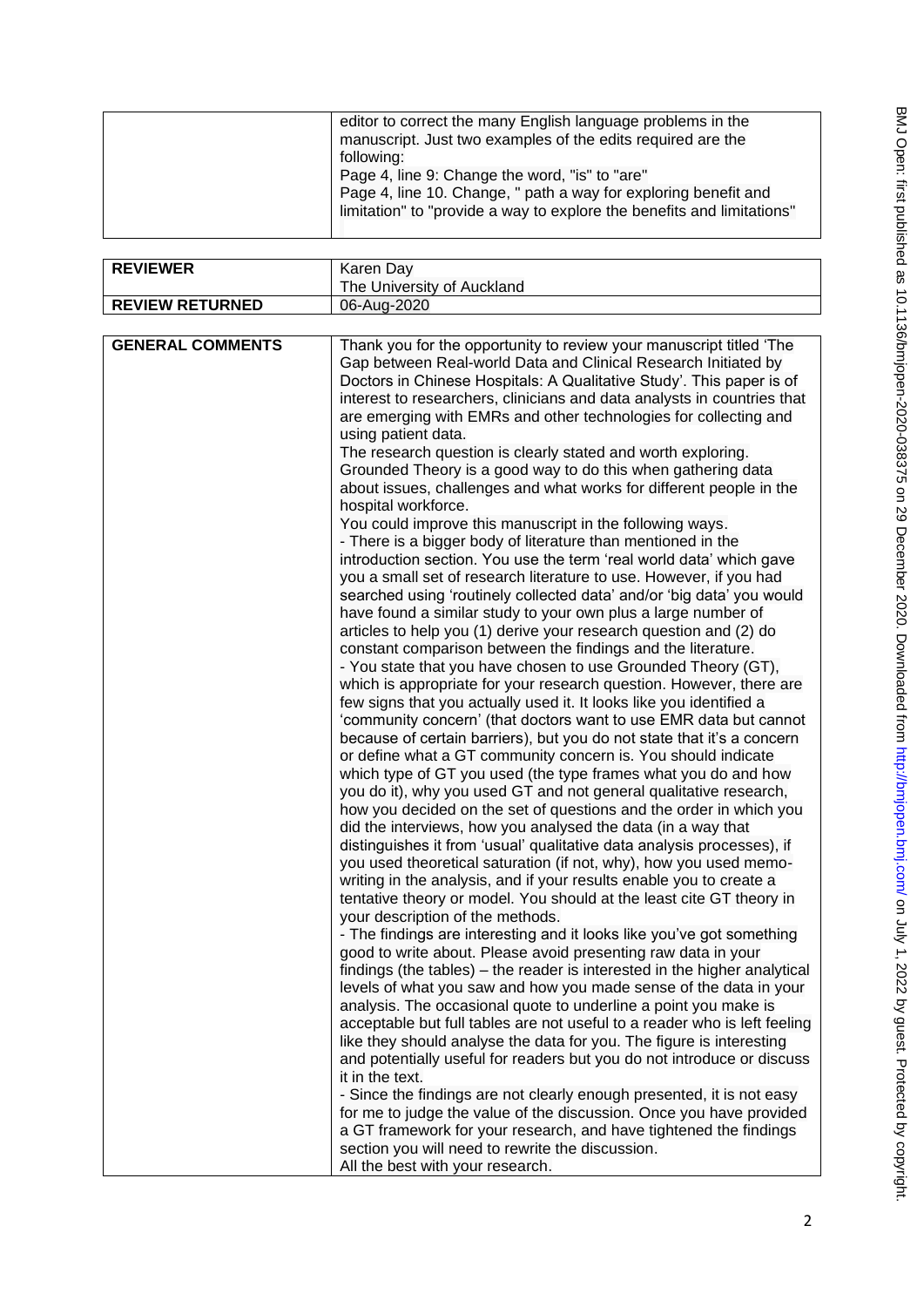### **VERSION 1 – AUTHOR RESPONSE**

Reviewer: 1 Reviewer Name: Dr. Mary McHugh Institution and Country: Retired, United States of America Competing interests: None

Reviewer's Comment:

Thank you for submitting this very interesting work. Given the hope that electronic medical records will facilitate and speed much important research, a study of the problems of using EMR data for research is important and timely.

1.This reviewer thinks that the results and conclusions need to more clearly state the problems found. The discussion is especially concerning because it fails to mention that the biggest barrier is that the great hope of EMR data--that it can be directly downloaded into the research files was not achieved should be more strongly reported in the conclusions section--the biggest problems were:

1) Much data were stored in PDF and image files which mean those data cannot be directly downloaded into a computer research data file. They must be manually transcribed.

2) The different platforms used in different hospitals present a barrier to research because it makes it difficult to match variables across settings.

These two problems alone mean that the benefits of EMR data storage for research have been lost and that should be made more clear to readers.

Response:

Thank you very much for your suggestions. We have emphasized the biggest barrier and the reasons in results and conclusion as suggested by the reviewer. Two reasons are summarized as unstructured EMR data and lack of data interoperability. At the same time, we explained in detail why these reasons affect the use of EMR data and added research results from other countries in discussion. In addition, data security concerns by information technology departments and managers is also one of the reasons, especially in China. Therefore, we added this reason in results and explain it in discussion.

2.And the recommendation should be that the systems should be revised so that virtually all data are entered as numeric data in clinical reports, lab and other ancillary dept. reports, and in so far as possible, all clinician notes should be entered as check lists or numbers in a clinical flow sheet rather than as narrative. Storing numeric patient care data as images or PDF files is disastrous for data retrieval for any purpose other than patient care. These are the real findings of this study which should be clearly presented in both the abstract and the conclusions section, as well as recommendations section.

Response:

Thank you very much for this important suggestion. We have added the recommendations in results and conclusion. Two suggestions are summarized as update hospital information system and promote data standards. At the same time, we explained them in detail and added research results from other countries in discussion. In addition, the suggestion for data security concerns was establishment of an independent clinical research platform.

3.The writing is problematic. First, the author's writing style is excellent. The manuscript is very interesting and easy to read because the logic and flow are quite good. That said, there are many syntax, grammar, and word usage problems. It is strongly recommended that the authors employ a native English speaking editor to correct the many English language problems in the manuscript.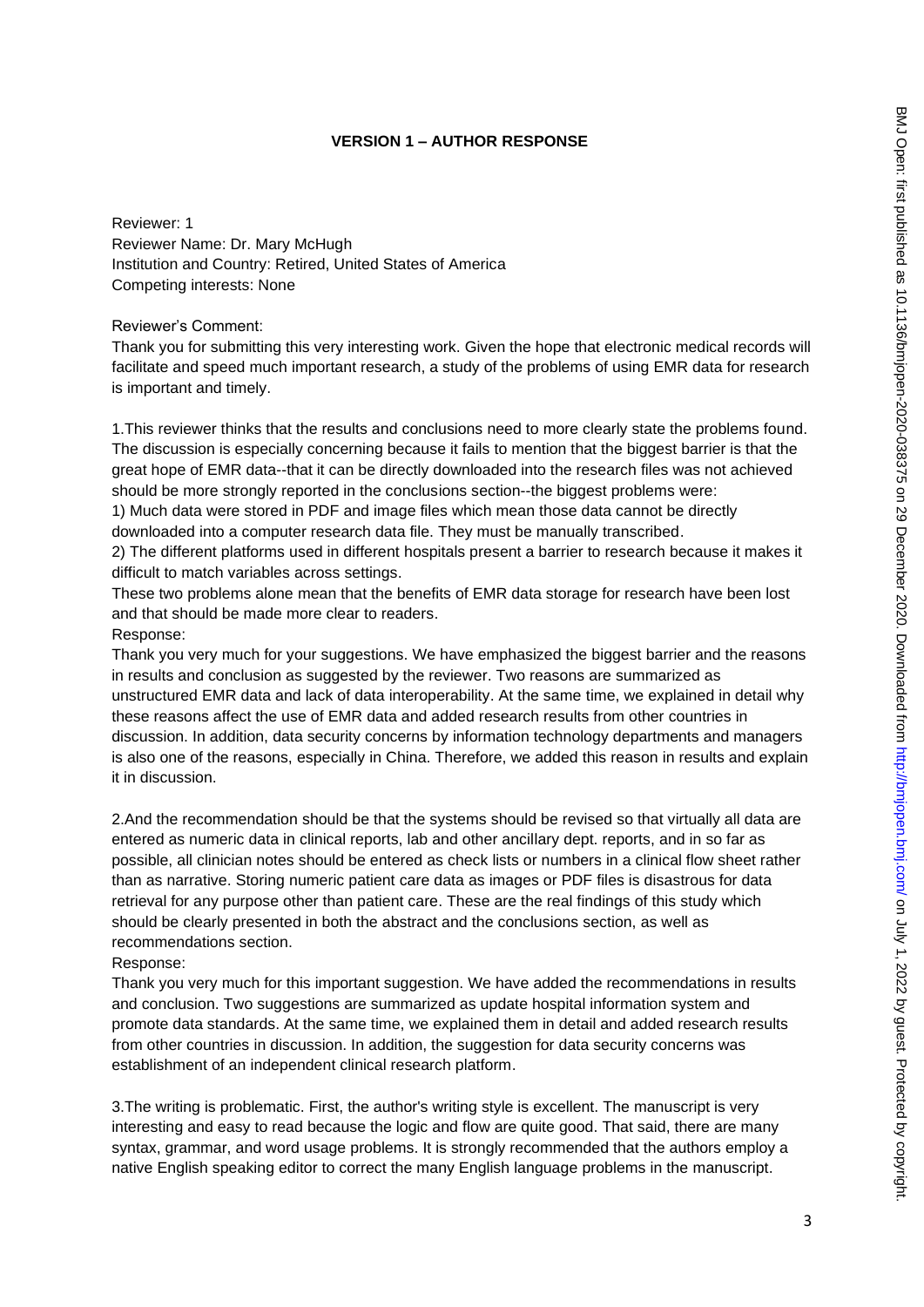Just two examples of the edits required are the following:

Page 4, line 9: Change the word, "is" to "are"

Page 4, line 10. Change, " path a way for exploring benefit and limitation" to "provide a way to explore the benefits and limitations"

Response:

Thank you very much for your suggestion. We have carefully revised the manuscript and the writing of the manuscript was improved by a native speaker.

Reviewer: 2

Reviewer Name: Karen Day Institution and Country: The University of Auckland Competing interests: None declared

# Reviewer's Comment:

Thank you for the opportunity to review your manuscript titled 'The Gap between Real-world Data and Clinical Research Initiated by Doctors in Chinese Hospitals: A Qualitative Study'. This paper is of interest to researchers, clinicians and data analysts in countries that are emerging with EMRs and other technologies for collecting and using patient data.

The research question is clearly stated and worth exploring. Grounded Theory is a good way to do this when gathering data about issues, challenges and what works for different people in the hospital workforce.

You could improve this manuscript in the following ways.

1.There is a bigger body of literature than mentioned in the introduction section. You use the term 'real world data' which gave you a small set of research literature to use. However, if you had searched using 'routinely collected data' and/or 'big data' you would have found a similar study to your own plus a large number of articles to help you (1) derive your research question and (2) do constant comparison between the findings and the literature.

# Response:

Thank you very much for your suggestion. RWD contains many kinds of data as suggested by the reviewer. Therefore, we have added research results from other scholars and countries in introduction by searching 'EMR data', 'routinely collected data' and 'big data' in pubmed. At the same time, we compared the results of this study and other research in discussion.

2.You state that you have chosen to use Grounded Theory (GT), which is appropriate for your research question. However, there are few signs that you actually used it. It looks like you identified a (that doctors want to use EMR data but cannot because of certain barriers), but you do not state that it's a concern or define what a GT community concern is. Response:

Thank you very much for this important suggestion. We have added the description of qualitative research and constructivist grounded theory (CGT) to illustrate this study is suitable for GCT and state the study concern in method.

3.You should indicate which type of GT you used (the type frames what you do and how you do it), why you used GT and not general qualitative research, how you decided on the set of questions and the order in which you did the interviews, how you analysed the data (in a way that distinguishes it from 'usual' qualitative data analysis processes), if you used theoretical saturation (if not, why), how you used memo-writing in the analysis, and if your results enable you to create a tentative theory or model. You should at the least cite GT theory in your description of the methods. Response:

Thank you very much for this important suggestion. CGT theory and it's three stages coding method have be described in design and analysis respectively. We explained the coding and memoing method and how we make sure theoretical saturation in analysis.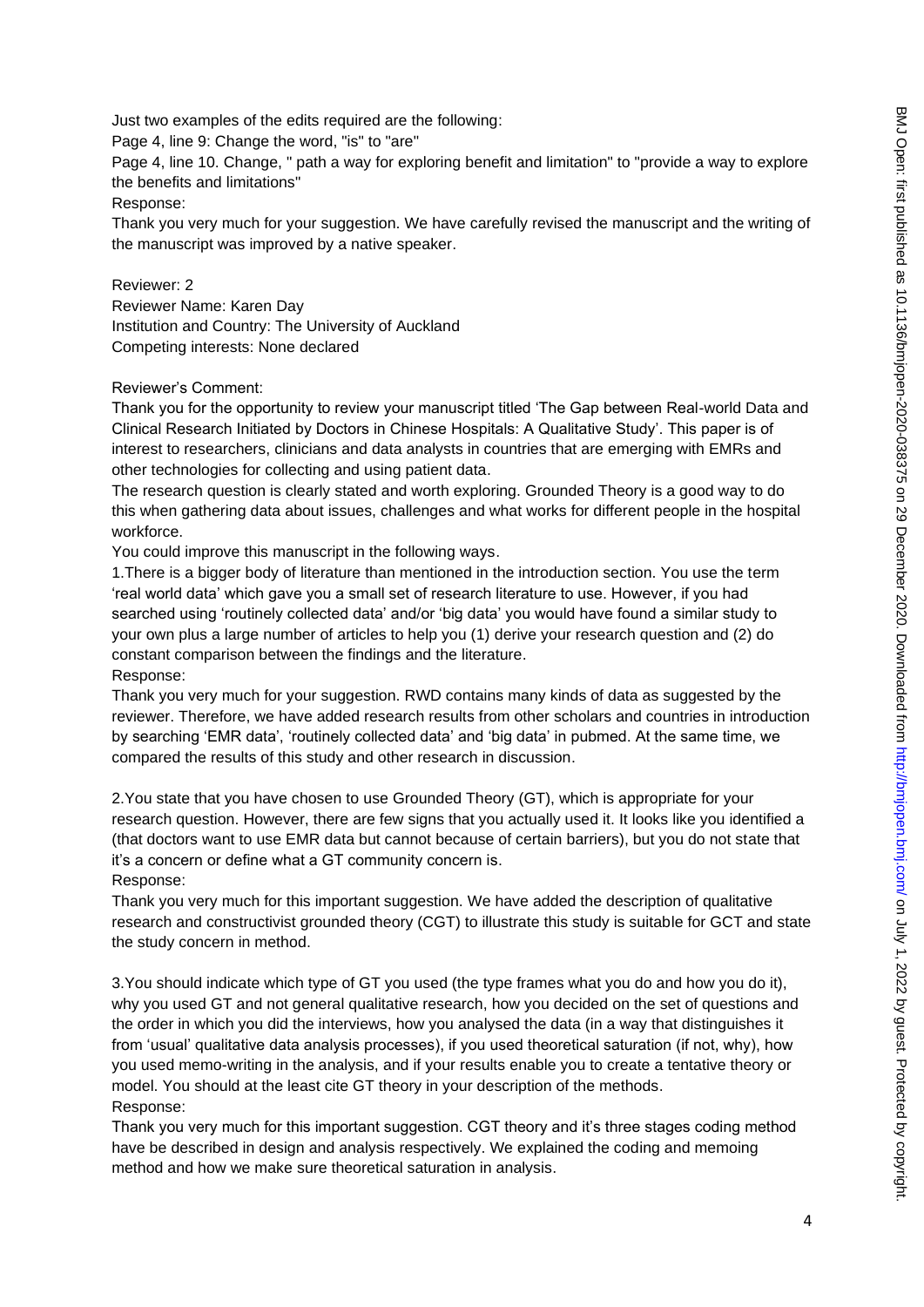4.The findings are interesting and it looks like you've got something good to write about. Please avoid presenting raw data in your findings (the tables) – the reader is interested in the higher analytical levels of what you saw and how you made sense of the data in your analysis. The occasional quote to underline a point you make is acceptable but full tables are not useful to a reader who is left feeling like they should analyse the data for you. The figure is interesting and potentially useful for readers but you do not introduce or discuss it in the text.

# Response:

Thank you very much for your suggestion. We deleted the table 2-table 4 and quote the interviewer's reply under the specific subtheme to underline the point in results. This will make it easier for readers to understand. In addition, a simplified summary table is also provided to readers.

5.Since the findings are not clearly enough presented, it is not easy for me to judge the value of the discussion. Once you have provided a GT framework for your research, and have tightened the findings section you will need to rewrite the discussion.

All the best with your research.

Response:

Thank you very much for your suggestion and patience. We have provided a framework for this study in figure and explained every theme and subtheme in the discussion according to the revised results.

# **VERSION 2 – REVIEW**

| <b>REVIEWER</b>        | Dr. Mary McHugh<br>Retired, USA |
|------------------------|---------------------------------|
| <b>REVIEW RETURNED</b> | 28-Sep-2020                     |

| <b>GENERAL COMMENTS</b> | Many excellent improvements have been made to this manuscript. It<br>is greatly improved. However, more improvement is still needed.<br>The manuscript still carries a rather large number of English<br>language errors. It is strongly recommended that the authors retain<br>the services of a native English speaking editor who can correct the<br>errors. Just one example is found as follows:<br>Page 26 of 45, line 26. Change "sight of the value of EMR, many<br>clinical research" to "light of the value of EMR, many clinical<br>research projects" |
|-------------------------|-------------------------------------------------------------------------------------------------------------------------------------------------------------------------------------------------------------------------------------------------------------------------------------------------------------------------------------------------------------------------------------------------------------------------------------------------------------------------------------------------------------------------------------------------------------------|
|                         | Due to the English language errors, some parts of the manuscript<br>are confusing or make little sense.                                                                                                                                                                                                                                                                                                                                                                                                                                                           |

| <b>REVIEWER</b>        | Karen Day<br>The University of Auckland, New Zealand |
|------------------------|------------------------------------------------------|
| <b>REVIEW RETURNED</b> | 19-Aug-2020                                          |

| <b>GENERAL COMMENTS</b> | Thank you for the changes you have made to this manuscript. It<br>reads much better and it is easier to see what you have done in<br>terms of grounded theory. There are still some improvements that<br>can be made.                                                                         |
|-------------------------|-----------------------------------------------------------------------------------------------------------------------------------------------------------------------------------------------------------------------------------------------------------------------------------------------|
|                         | Grammar and typos: There are still grammatical issues in this<br>manuscript. At times it is difficult to make out what you are writing<br>about because of long sentences. I have left comments in the<br>margins of the attached document for you to help you make the<br>necessary changes. |
|                         | Use of Grounded Theory: Thank you for clarifying this. You mention<br>a framework and you refer to Figure 1 but there is no Figure 1 in the<br>manuscript or on the supplementary documents. I would be                                                                                       |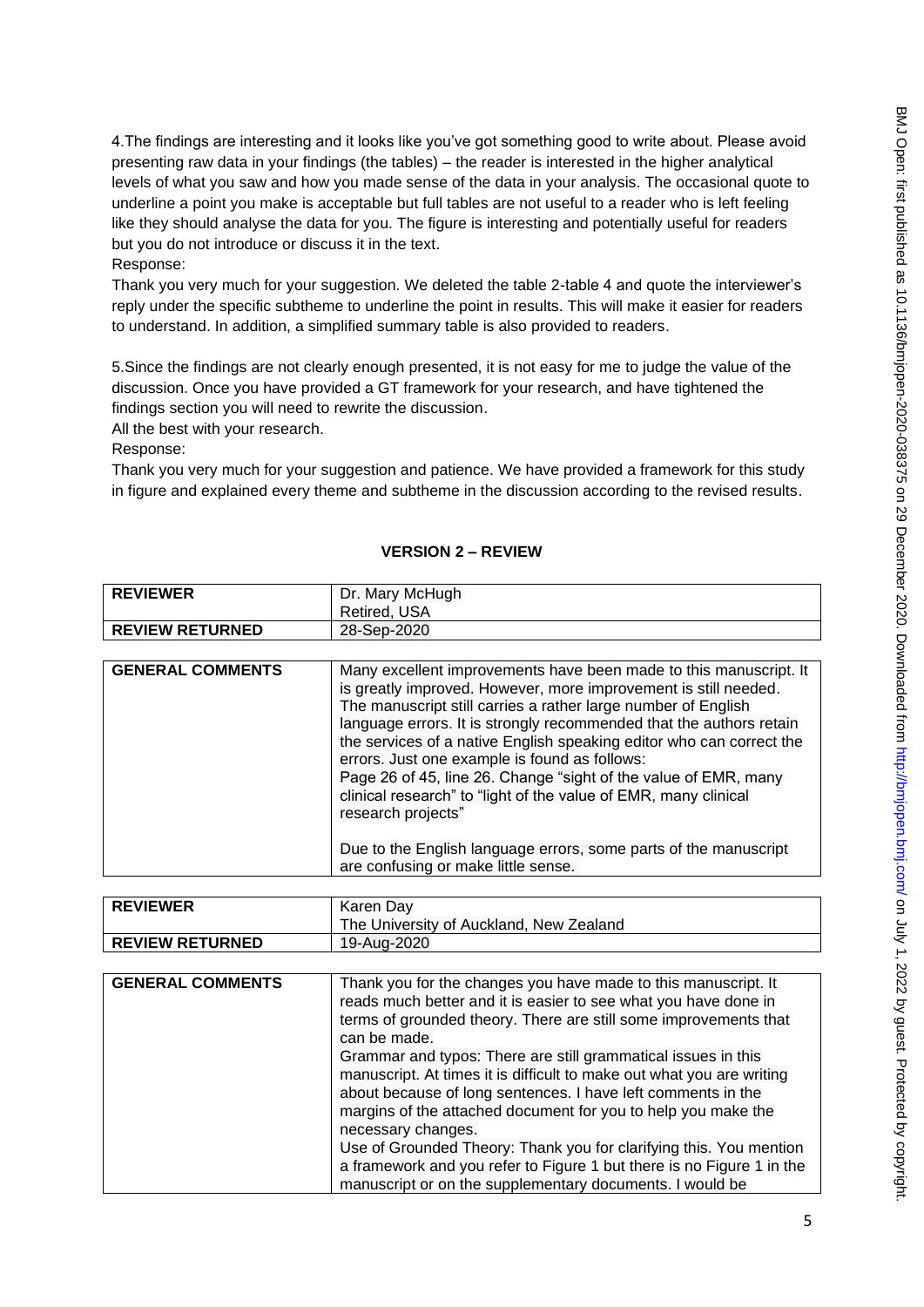| interested to see how your data categories work in the framework<br>and how the different categories are linked (if there are links).<br>Methods section: There are several statements that should be<br>supported by references to the literature. Please indicate why you<br>chose semi-structured interviews and what the difference is between<br>group interviews and focus groups - dynamics change how and<br>what data you get.                                                                                                                                                                                                                                                                                                                                                                                                                                                                                                                                                                                                                                       |
|-------------------------------------------------------------------------------------------------------------------------------------------------------------------------------------------------------------------------------------------------------------------------------------------------------------------------------------------------------------------------------------------------------------------------------------------------------------------------------------------------------------------------------------------------------------------------------------------------------------------------------------------------------------------------------------------------------------------------------------------------------------------------------------------------------------------------------------------------------------------------------------------------------------------------------------------------------------------------------------------------------------------------------------------------------------------------------|
| Findings section: I'm still not convinced that a table with raw quotes<br>is needed. You have provided good descriptions of the analysed<br>data in the text and repeated some of the quotes, which seems<br>redundant.                                                                                                                                                                                                                                                                                                                                                                                                                                                                                                                                                                                                                                                                                                                                                                                                                                                       |
| Discussion: Overall, the discussion section has improved. I like how<br>you've matched the discussion to the findings and in turn to the<br>research purpose. However, there are several minor issues that still<br>need to be addressed (see my comments in the margins). In<br>particular, I recommend that you discuss the points about<br>interoperability in light of global information standards that are<br>currently in use so that it is clear that the hospitals you used either<br>use or do not use these standards. This would be form the basis of<br>any conclusions you make about aspects of interoperability in your<br>findings. I also recommend that you find out what privacy legislative<br>requirements already exist in China and how they inform the policies<br>and protocols that the IT department have put in place to protect<br>personal information in EMRs. The same laws should apply to<br>research databases and clinical practice - you should also reference<br>standard privacy protection behaviour in clinical practice and how it |
| overlaps EMR and research database use.<br>The conclusion section should be rewritten in order to be<br>strengthened.                                                                                                                                                                                                                                                                                                                                                                                                                                                                                                                                                                                                                                                                                                                                                                                                                                                                                                                                                         |

# **VERSION 2 – AUTHOR RESPONSE**

Reviewer: 1

Reviewer Name: Dr. Mary McHugh

Institution and Country: Retired, United States of America

Competing interests: None

Reviewer's Comment:

Many excellent improvements have been made to this manuscript. It is greatly improved. However, more improvement is still needed.

1.The manuscript still carries a rather large number of English language errors. It is strongly recommended that the authors retain the services of a native English speaking editor who can correct the errors. Just one example is found as follows:

Page 26 of 45, line 26. Change "sight of the value of EMR, many clinical research" to "light of the value of EMR, many clinical research projects"

Due to the English language errors, some parts of the manuscript are confusing or make little sense. Response:

Thank you very much for your suggestion. We have carefully revised the manuscript and asked a professional English editing company to modify it. All changes have been highlighted in red (or yellow) in the revised manuscript.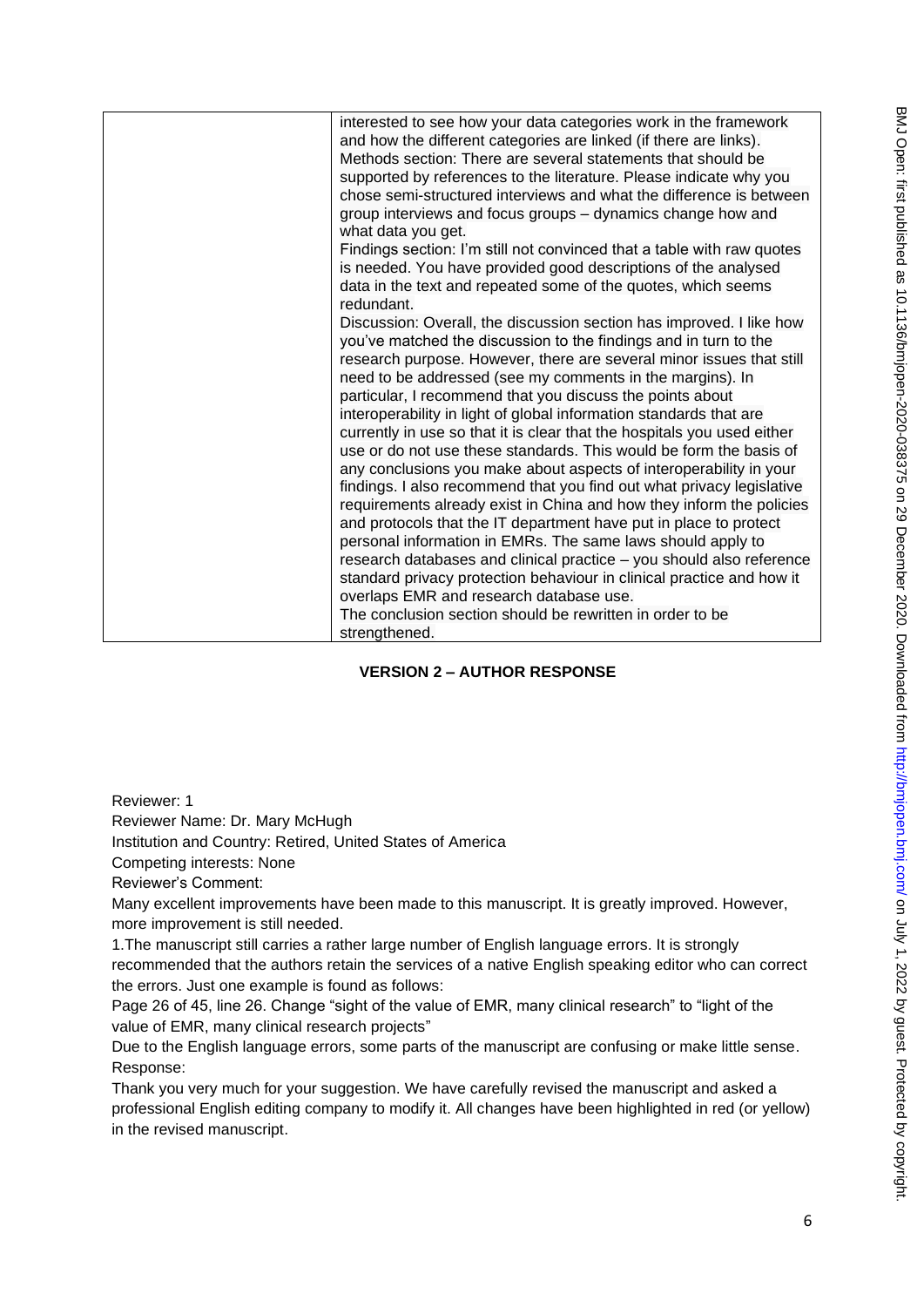Reviewer: 2 Reviewer Name: Karen Day Institution and Country: The University of Auckland Competing interests: None declared

#### Reviewer's Comment:

Thank you for the changes you have made to this manuscript. It reads much better and it is easier to see what you have done in terms of grounded theory. There are still some improvements that can be made.

1.Grammar and typos: There are still grammatical issues in this manuscript. At times it is difficult to make out what you are writing about because of long sentences. I have left comments in the margins of the attached document for you to help you make the necessary changes. Response:

Thank you very much for your suggestion and careful comments. We have deleted this table. We have carefully revised the manuscript and asked a professional editing company for help with language revision.

2.Use of Grounded Theory: Thank you for clarifying this. You mention a framework and you refer to Figure 1 but there is no Figure 1 in the manuscript or on the supplementary documents. I would be interested to see how your data categories work in the framework and how the different categories are linked (if there are links).

### Response:

Thank you very much for your suggestion. We checked the uploaded manuscript, and Figure 1 is attached; we are not sure why you were unable to access it. In the revised manuscript, we have confirmed that Figure 1 has been attached to the manuscript.

3.Methods section: There are several statements that should be supported by references to the literature. Please indicate why you chose semi-structured interviews and what the difference is between group interviews and focus groups – dynamics change how and what data you get. Response:

Thank you very much for your suggestion. We have modified the text according to your comments and added references. Please see below for detailed modifications.

4.Findings section: I'm still not convinced that a table with raw quotes is needed. You have provided good descriptions of the analysed data in the text and repeated some of the quotes, which seems redundant.

### Response:

Thank you very much for your suggestion. We have deleted this table.

5.Discussion: Overall, the discussion section has improved. I like how you've matched the discussion to the findings and in turn to the research purpose. However, there are several minor issues that still need to be addressed (see my comments in the margins). In particular, I recommend that you discuss the points about interoperability in light of global information standards that are currently in use so that it is clear that the hospitals you used either use or do not use these standards. This would be form the basis of any conclusions you make about aspects of interoperability in your findings. I also recommend that you find out what privacy legislative requirements already exist in China and how they inform the policies and protocols that the IT department have put in place to protect personal information in EMRs. The same laws should apply to research databases and clinical practice – you should also reference standard privacy protection behaviour in clinical practice and how it overlaps EMR and research database use. Response: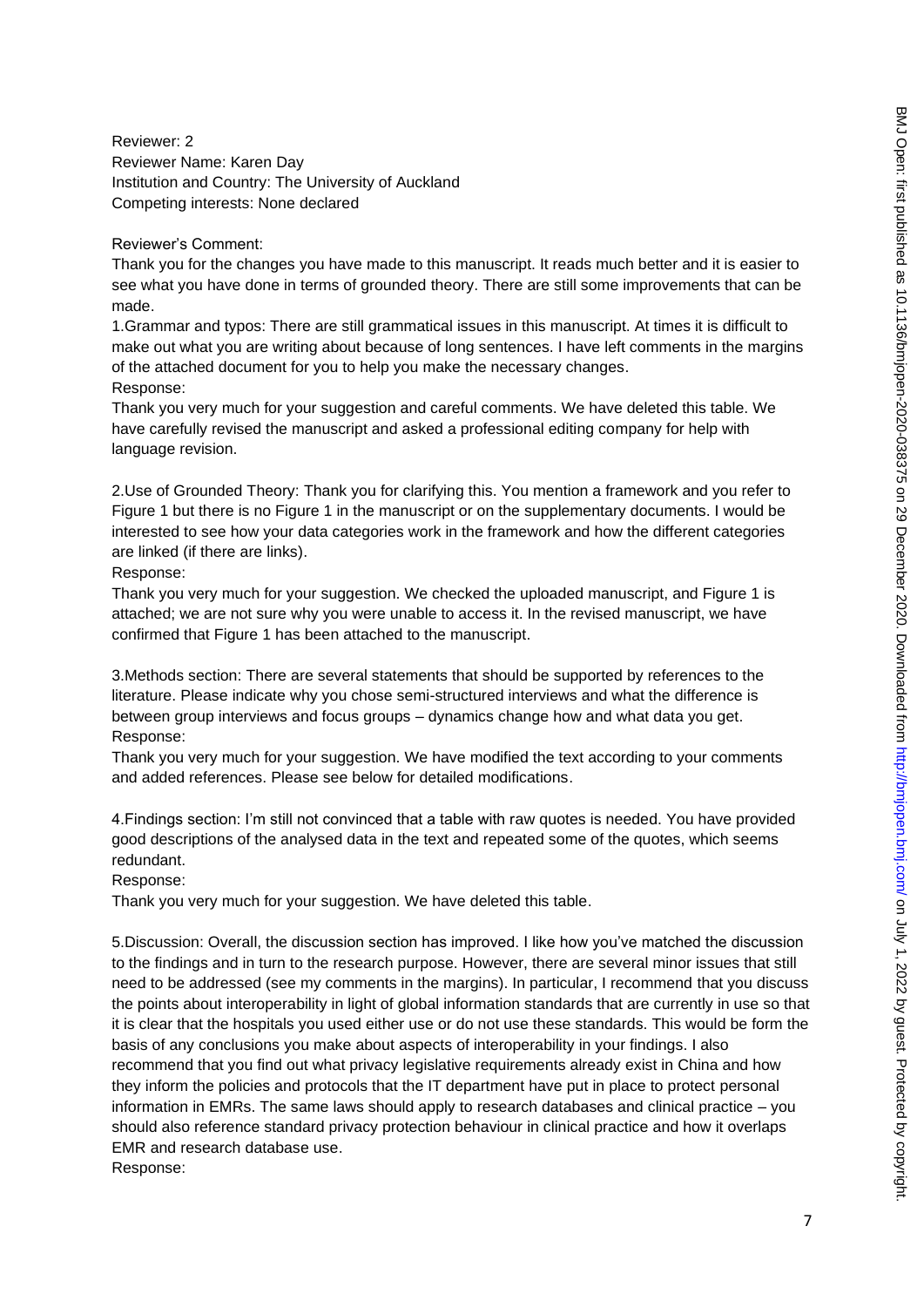Thank you very much for your suggestion. We have modified the text according to your comments and added references. Please see below for detailed modifications.

6.The conclusion section should be rewritten in order to be strengthened. Response:

Thank you very much for your suggestion. We have rewritten the conclusion according to the revised results. We have reiterated the purpose and design of the research and added the next research plan.

KD1: Avoid using acronyms in the abstract

Response:

Thank you very much for your suggestion. All acronyms in the abstract have been replaced with full names.

KD2: Avoid using contractions, i.e. write the words out in full in formal writing Thank you very much for your suggestion. We have revised all contractions in the manuscript.

KD3: Grammar issue in this sentence. Response: Thank you very much for your suggestion. We have revised the sentence.

KD4: Roles' Response: Thank you very much for this suggestion.

KD5: Feels like a contradiction when you say you used stratified purposive sampling and then you tell us that selection bias occurred. Didn't you try to reduce selection bias by using stratified purposive sampling?

Response:

Thank you very much for your suggestion. Stratified purposive sampling is a way to reduce selection bias. We have revised this sentence in accordance with your suggestion.

KD6: How is this relevant as a strength or weakness of the study? One would normally assume that ethics committee members remain separated from a research project.

Response:

Thank you very much for your suggestion. We have deleted this sentence.

KD7: Light? Response: Thank you very much for your suggestion. We have revised this sentence.

KD8: One should not use words like 'enormous' unless one can prove that the gap is indeed enormous. It is sufficient to say in your introduction that there is a gap, because you will describe it in your findings. 'Enormous' simply exaggerates where an exaggeration is not necessary. Response:

Thank you very much for this suggestion. We have deleted the 'enormous'.

KD9: Is not Response: Thank you very much for this suggestion. We have revised this sentence.

KD10: 'Cannot'. I won't correct any more of your contractions – you know what to do. Response: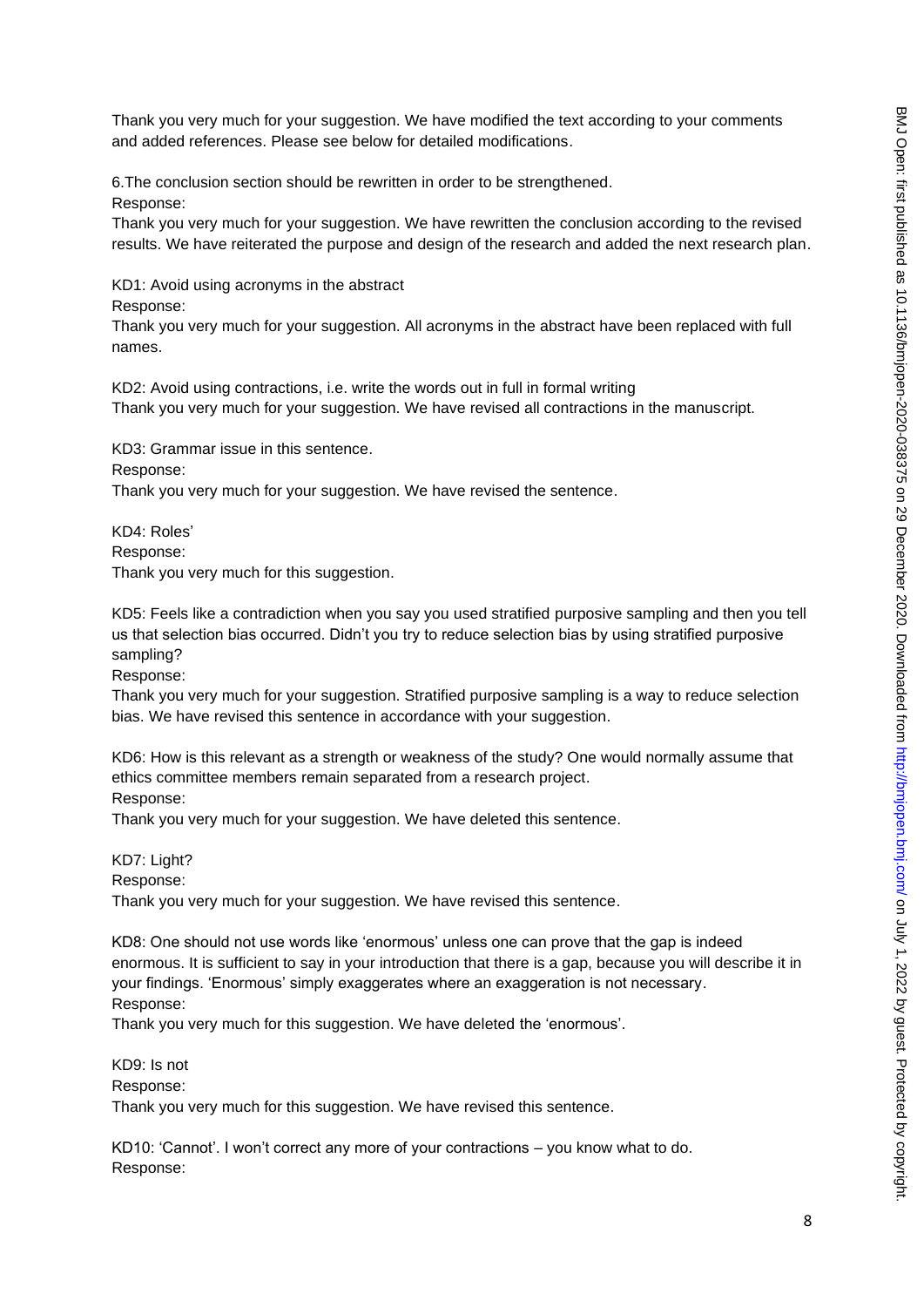Thank you very much for this suggestion. We have revised this sentence and carefully revised the manuscript.

KD11: Please cite literature to support this decision, i.e. why is it good to gain multiple perspectives Response:

Thank you very much for your suggestion. We have added 2 papers to the references.

1. Bentley T, Rizer M, McAlearney AS, et al. The journey from precontemplation to action:

Transitioning between electronic medical record systems. Health Care Manage Rev 2016;41(1):22-

31. doi: 10.1097/HMR.0000000000000041 [published Online First: 2014/10/18]

2. Denny E, Weckesser A. Qualitative research: what it is and what it is not: Study design: qualitative research. BJOG 2019;126(3):369. doi: 10.1111/1471-0528.15198 [published Online First: 2018/06/20]

KD12: Why stratified purposive sampling? Please cite the literature to support your decision. Response:

Thank you very much for your suggestion. We have added 2 papers to the references.

1. Setia MS. Methodology Series Module 5: Sampling Strategies. Indian J Dermatol 2016;61(5):505-9. doi: 10.4103/0019-5154.190118 [published Online First: 2016/10/01]

2. Moser A, Korstjens I. Series: Practical guidance to qualitative research. Part 3: Sampling, data collection and analysis. Eur J Gen Pract 2018;24(1):9-18. doi: 10.1080/13814788.2017.1375091 [published Online First: 2017/12/05]

KD13: Please cite literature to support your definition.

Response:

Thank you very much for your suggestion. We have added 1 paper to the references.

1. Corbin JM, Strauss AL. The Basics of Qualitative Research. Techniques and Procedures for Developing Grounded Theory: SAGE.

KD14: Please explain 'Clinical research experience (Doctors specific)'

Response:

Thank you very much for your suggestions. Our objective is to investigate the gap between real-world data (RWD) and clinical research initiated by doctors in China, explore the potential reasons for this gap and collect different stakeholders' suggestions. When doctors conduct clinical research, they need to extract the data in EMRs as research data and be able to identify problems with data extraction. Doctors who do not conduct clinical research may not be able to provide useful information. Therefore, the doctors included in this study had clinical research experience that allowed them to express their views on the subject of this study. We have added this explanation the information on the participants.

KD15: Why semi-structured interviews? Please supply a citation to support your decision Response:

Thank you very much for your suggestion. We have added 3 papers to the references. 1. Whiting LS. Semi-structured interviews: guidance for novice researchers. Nurs Stand 2008;22(23):35-40. doi: 10.7748/ns2008.02.22.23.35.c6420 [published Online First: 2008/03/08] 2. Peters K, Halcomb E. Interviews in qualitative research. Nurse Res 2015;22(4):6-7. doi: 10.7748/nr.22.4.6.s2 [published Online First: 2015/03/19]

3. Britten N. Qualitative interviews in medical research. BMJ 1995;311(6999):251-3. doi: 10.1136/bmj.311.6999.251 [published Online First: 1995/07/22]

KD16: When does a group interview become a focus group? Is there a difference? Please cite references to support your decision.

Response:

Thank you very much for your comment. Focus group interviews can provide information about a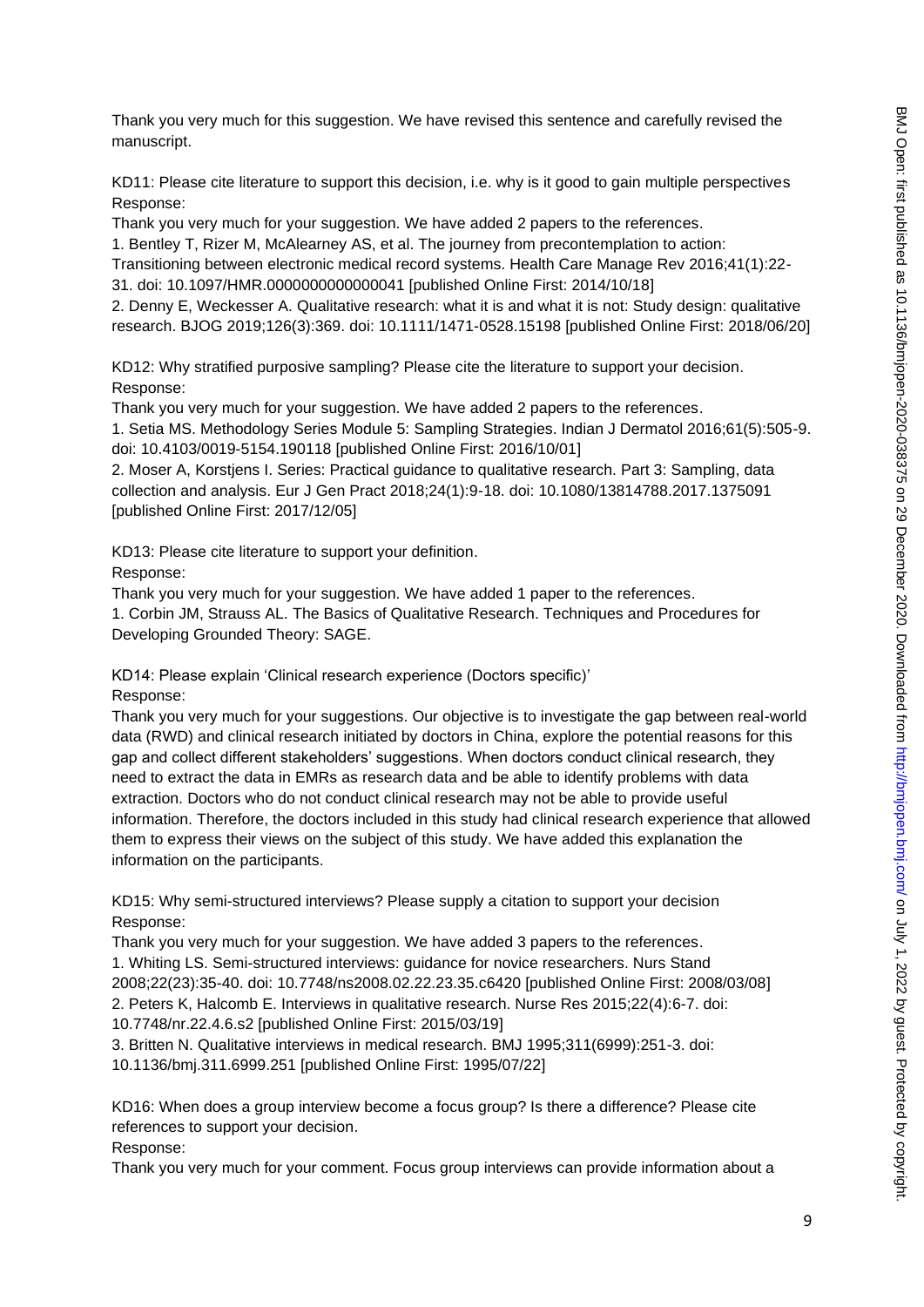range of ideas and feelings that individuals have about certain issues and can illuminate the differences in perspectives between groups of individuals. One of the distinct features of focus group interviews is their group dynamics; hence, the type and range of data generated through the social interactions of the group are often deeper and richer than those obtained from one-on-one interviews. We have changed "group interviews" to "focus group interviews" and added 1 paper to the references. 34. Rabiee F. Focus-group interview and data analysis. Proc Nutr Soc 2004;63(4):655-60. doi: 10.1079/pns2004399 [published Online First: 2005/04/16]

KD17: How did you design the interview guides, e.g. did you use the literature to inform your questions or did you have conversations with clinicians about their issues to establish a broad description of the problem, i.e. find out what the 'community concern' is as one would in a CGT project? How did the questions change over the

#### course of the interviews?

Response:

Thank you very much for your suggestion. We conducted conversations with the interviewees about their issues to establish a broad description of the problem. During the interviews, we asked different questions based on the interviewee's answers.

KD18: Of what research group? Is your research a subset of a larger research project? Response:

Thank you very much for your comment. Our research is not a subset of a larger research project. JFF, DCY, TY and LHQ were a group in this qualitative study. To avoid confusion, we have deleted "the research group".

KD19: Not relevant to state this.

Response:

Thank you very much for your suggestion. We have deleted this sentence.

KD20: How does this structure fit into your CGT process? Is it necessary to have a supplementary document with details about how you went about setting up and conducting the interviews, or is it more expedient to summarise the process in a few sentences? Response:

Thank you very much for your comment. The structured process can provide detailed operational guidance for some researchers who are conducting qualitative interviews for the first time. Before we conducted qualitative interviews, we spent considerable time reviewing information and formulating a detailed structured interview process. This ensured that every interview was conducted in the same way. We hope to provide readers with a reference manual to help researchers who have no interview experience develop their own interview plans. Therefore, we hope that this structured process can be attached to the paper as a Supplement.

#### KD21: Nice description

KD22. Individual? You need to resolve the difference between group and individual interviews – there are different dynamics (e.g. discussion among participants) that occur when more than one person is talking.

### Response:

Thank you very much for your comment. We have deleted the word "personal". In-depth interviews and focus group interviews are two methods of qualitative interviews.

KD23. In the methods section you call them 'clinical managers' and now you call them 'clinical directors'. Which one is it? Managers are different from directors. Response: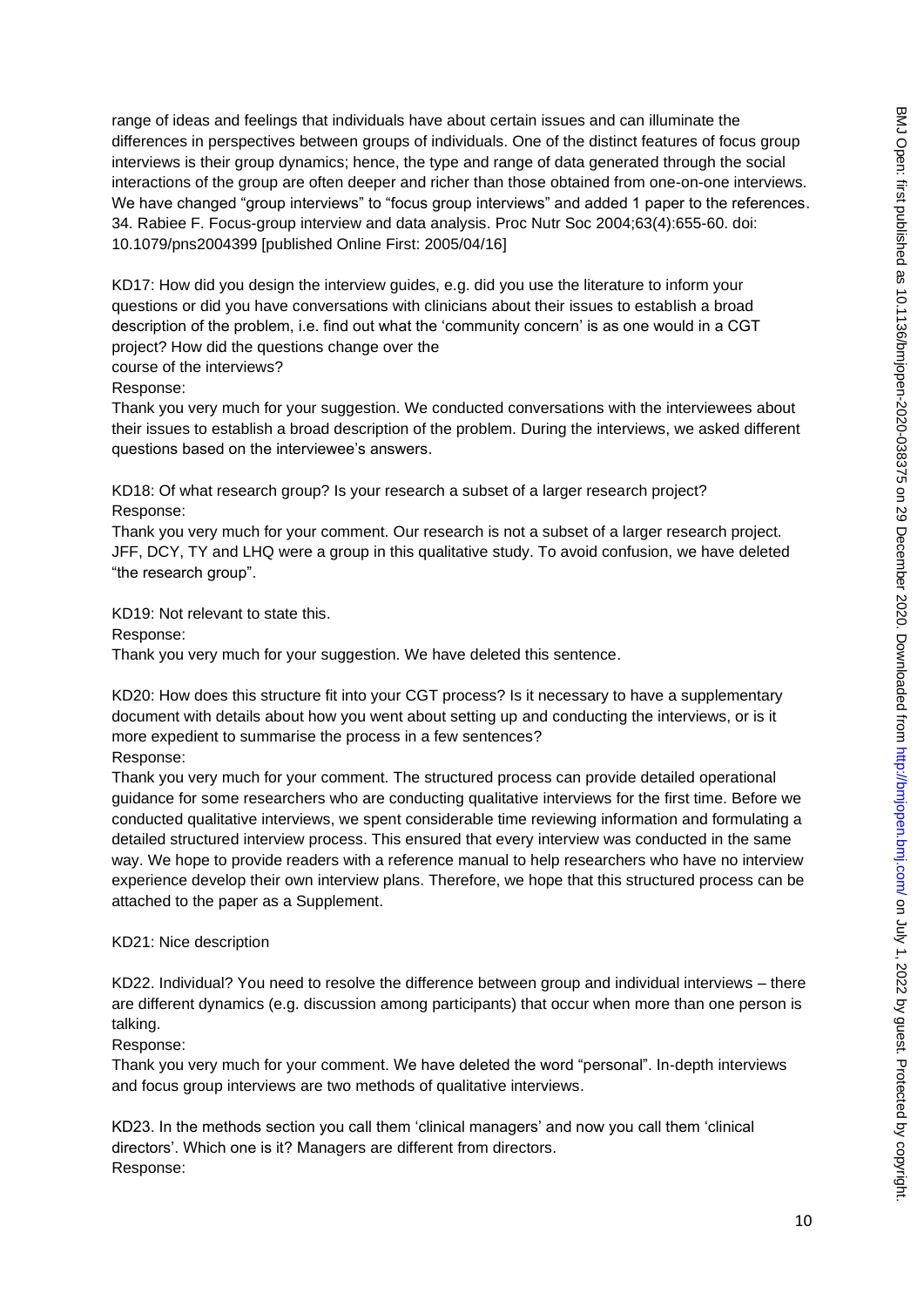Thank you very much for your suggestion. It should be 'clinical managers'.

KD24: Are you sure you need to exaggerate the concept of 'hope'? Response: Thank you very much for your suggestion. We have deleted the word 'great'.

KD25: If you use this strong word, you're obliged to provide proof from your data that the concerns were actually excessive.

Response:

Thank you very much for your suggestion. We have deleted the word 'excessive'.

KD26: I'm assuming that the interviews were translated for this manuscript. Please correct the grammar in the translations.

Response:

Thank you very much for your suggestion. We have corrected this issue.

KD27: Why use the same quote that is already in the table above? Response:

Thank you very much for your comment. We have deleted the table.

KD28: Is?

Response:

Thank you very much for your suggestion. We have revised the word.

KD29: Long sentence. I can't make sense of what you're saying here. Response:

Thank you very much for your suggestion. We have revised the sentence.

KD30: It's not clear if the platform already exists or if the participants are suggesting that a new one needs to be built.

Response:

Thank you very much for your comment. The hospital plans to build a platform. We have revised the sentence.

KD31: EMR?

Response:

Thank you very much for your suggestion. We have revised the word.

KD32: Your discussion opens with a silent assumption that you confirmed that there is indeed a gap – please make this explicit.

Response:

Thank you very much for your suggestion. We have revised the sentence.

KD33: I can't work out if you're citing research to support your finding or if you're summarizing research that explains your finding that EMR data can't be used in a separate research platform. This is because the causes you describe in the findings section are the three points you make in this sentence.

Response:

Thank you very much for your question. We are citing research to support our finding.

KD34: Interoperability is an issue inside an EMR where several software products are compiled to deliver an EMR. If you don't solve the internal EMR interoperability problem you're not likely to solve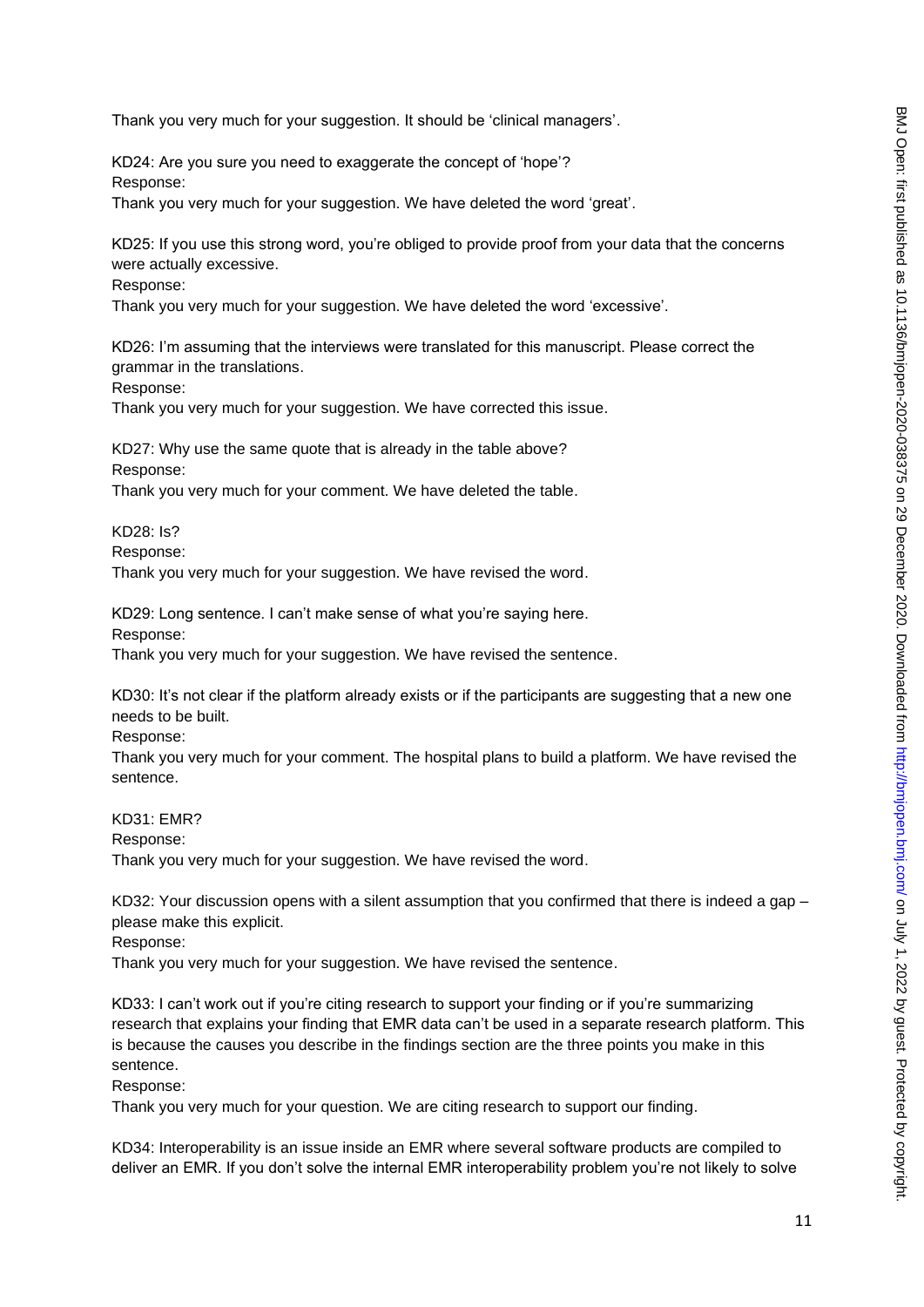data standards problems when migrating data into a clinical research platform. Your thoughts? Response:

Thank you very much for your suggestion. In the same hospital, the inpatient system, outpatient system and examination system are independent. Therefore, when a clinician wants to search a patient's outpatient data, the data are difficult to find. This leads to a lack of interoperability of data in the hospital. Moreover, because of the large number of patients, the EMR system only saves the information of patients who have visited within six months or one year. If all medical information of a patient is migrated to the clinical research platform, the doctor can easily search all medical information of the patient.

#### KD35: Exchange?

Response:

Thank you very much for your suggestion. We have revised the word.

KD36: Supply reference. Research is considered a secondary use of clinical data. Response:

Thank you very much for your suggestion. We agree that research is a secondary use of clinical data. EMRs typically contain general information such as the treatment and medical history of a patient as it is collected by the individual medical practice. Therefore, the primary role of EMRs is to help clinicians complete clinical practice. We have revised "EMRs are mainly used for clinical practice" and added 2 papers to the references.

KD37: Don't Chinese hospitals and laboratories use laboratory coding systems, e.g. LOINC? I'd be surprised if they don't. Therefore why is lab data not directly imported into the EMR and why are pdf formats used for these reports?

Response:

Thank you very much for your comment. Some laboratories already use coding systems in China, but the data storage time is very short. After a period of time, the laboratory results are printed and saved as a PDF file. Therefore, when a doctor wants to search the information of a past patient, he or she can only see the data in PDF format.

KD38: I agree with your point here but it needs to be clearer in terms of the interoperability requirement for diagnostic data and images such as radiology (which comes with a DICOM standard and should be readable and exportable to a research platform). Are you suggesting that over and above information standards such as

DICOM and LOINC that there should also be use of Artificial Intelligence for unstructured text analysis in the EMR?

Response:

Thank you very much for your suggestion. As you said, we believe that artificial intelligence should be used for unstructured text analysis, and we have added this to the manuscript.

KD39: Is SNOMED-CT or something similar already being used? Your statement assumes that no information standards are being used at all, yet information standards are internationally accepted to some extent in most EMRs

Response:

Thank you very much for your suggestion. We have revised the description of this paragraph. Similar to the laboratory coding system, SNOMED-CT has also been used in some hospitals. The problem is that the data storage time is very short. Most of the patient treatment records in EMR are saved in an unstructured text format, which cannot be directly used for data analysis.

KD40: Please supply a reference to support this point. Response: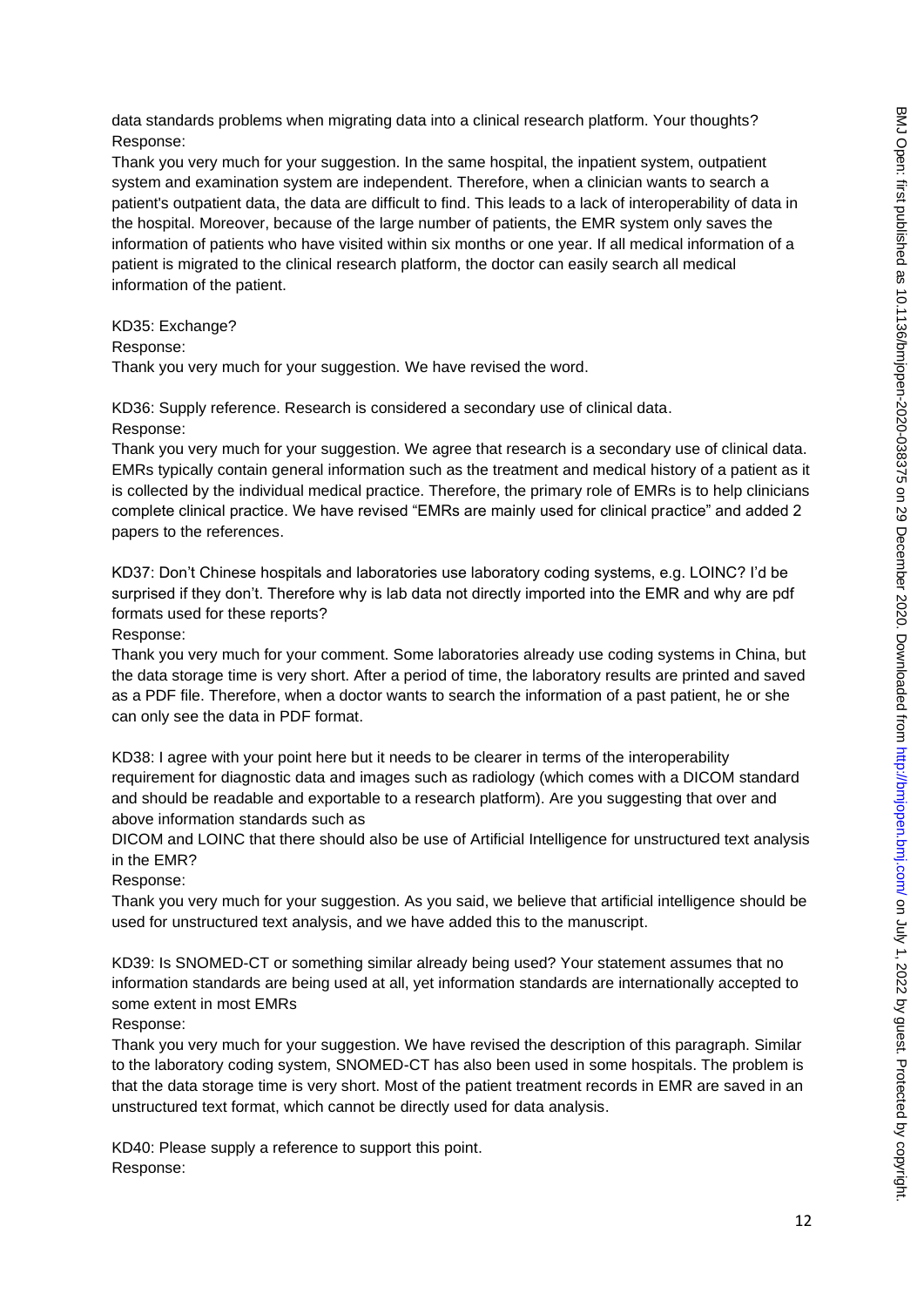Thank you very much for your suggestion. We have added 3 papers to the references.

1. Takenouchi K, Yuasa K, Shioya M, et al. Development of a new seamless data stream from EMR to EDC system using SS-MIX2 standards applied for observational research in diabetes mellitus. Learn Health Syst 2019;3(1):e10072. doi: 10.1002/lrh2.10072 [published Online First: 2019/06/28] 2. Jung SY, Kim JW, Hwang H, et al. Development of Comprehensive Personal Health Records Integrating Patient-Generated Health Data Directly From Samsung S-Health and Apple Health Apps: Retrospective Cross-Sectional Observational Study. JMIR Mhealth Uhealth 2019;7(5):e12691. doi: 10.2196/12691 [published Online First: 2019/05/30]

3. Aldaz G, Shluzas LA, Pickham D, et al. Hands-free image capture, data tagging and transfer using Google Glass: a pilot study for improved wound care management. PLoS One 2015;10(4):e0121179. doi: 10.1371/journal.pone.0121179 [published Online First: 2015/04/23]

KD41: This point was not indicated in your findings. You can't introduce new findings in the discussion.

Response:

Thank you very much for your suggestion. We have deleted the sentence.

KD42: You make good points in this paragraph, mostly about the potential of a research platform to protect patient data privacy. What is interesting is that you have not cited any privacy legislation that affects EMR structures and privacy protocols in the different hospitals –what legislation exists and what implications does that legislation have on the ability to protect patient data privacy in the EMR? How does that legislation transfer to the research platform? Response:

Thank you very much for your suggestion. We have added the legislation. In 2017, the Chinese government issued the "The Cybersecurity Law of the People's Republic of China" and "Regulations for the Application of Electronic Medical Records (Trial)". According to document requirements, medical institutions should strictly protect patient privacy. Data sharing can only be performed if the safety of patient electronic data is ensured. The platform would be a good way to integrate researchspecific data and routinely collected data as well as to de-identify the data to be used for statistical analysis to reduce the risk of a data leak.

KD43: A good conclusion (1) reiterates the purpose of the research (not done here),(2) summarises the research strategy/design (not done) (3) summarises the findings (done), (4) indicates some actual conclusions (partially done), and (5) finishes with a call to action, not necessarily what future research might be about, but could be the next step now that this part of the research has been completed. Response:

Thank you very much for your suggestion. We have rewritten the conclusion according to the revised results. We have reiterated the purpose and design of the research and added the future research plan.

| <b>REVIEWER</b><br><b>REVIEW RETURNED</b> | Dr. Mary McHugh<br>None--retired<br>10-Nov-2020                                                                                                                                                                                                                                                                                                                                                                        |
|-------------------------------------------|------------------------------------------------------------------------------------------------------------------------------------------------------------------------------------------------------------------------------------------------------------------------------------------------------------------------------------------------------------------------------------------------------------------------|
|                                           |                                                                                                                                                                                                                                                                                                                                                                                                                        |
| <b>GENERAL COMMENTS</b>                   | Review of the manuscript: The Gap between Real-world Data and<br>Clinical Research within Hospitals in China: A Qualitative Study.<br>1. The first paragraph of any research report should clearly state<br>purpose of the study. The purpose (aim) is beautifully stated in the<br>abstract, and this sentence from the abstract should be appended to<br>the end of the first paragraph of the paper's introduction. |

### **VERSION 3 – REVIEW**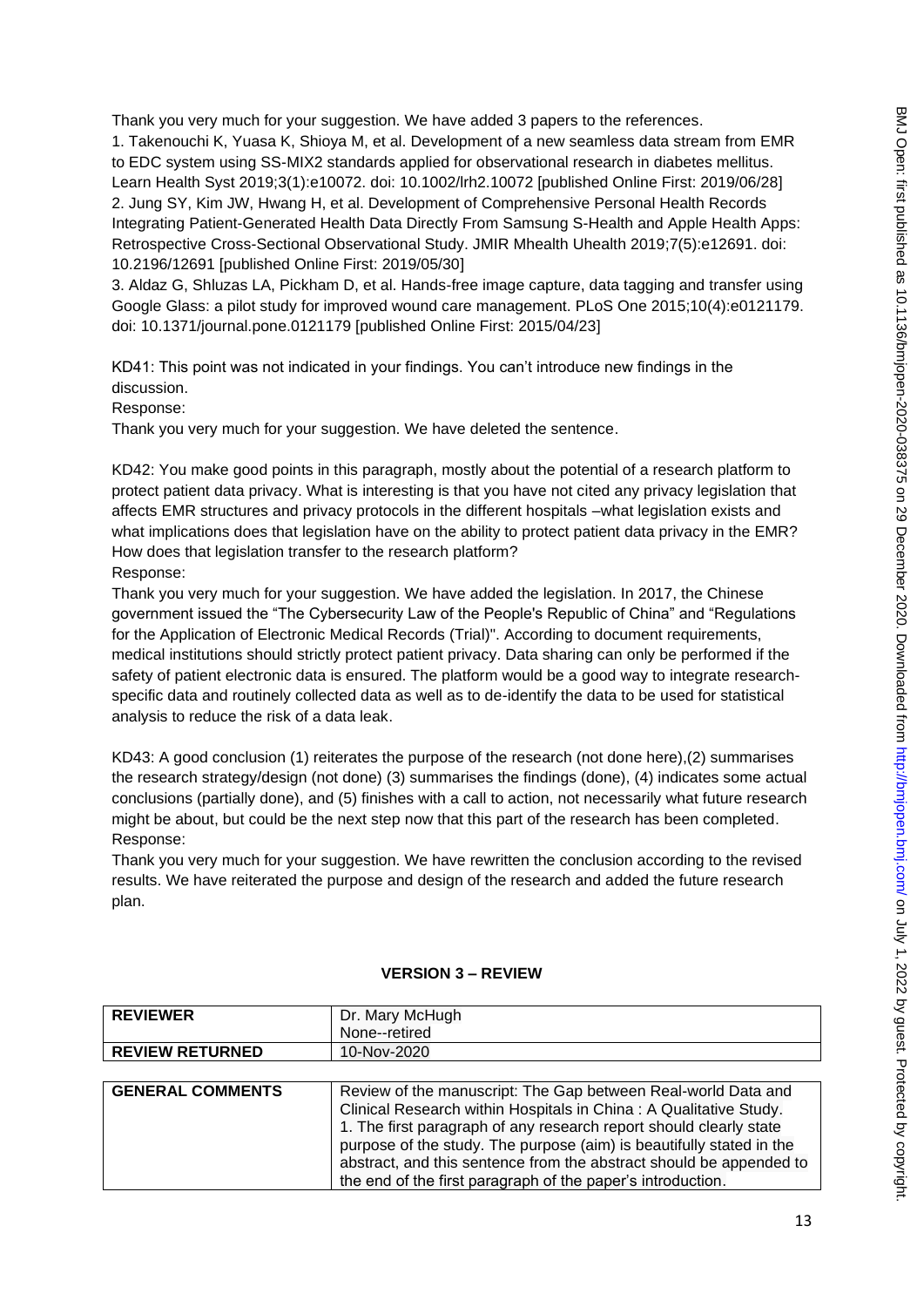2. On page 4 (lines 26-27) the author states: "the current problem is that EMRs are generally a separate system that is not directly connected to EDC systems". However, given concerns about confidentiality of data, it is unlikely that any responsible person would allow these two systems to be directly connected. Anyway, even if you were to put a cable between the two computers and directly connect them, that would not solve the problem. It would be better to state that the two systems cannot communicate—and as your sources note, that has been a common problem in many countries. Later on you discover that too much of the EMR is narrative, but that is for the results section, not for the introduction section. The reviewer is an informaticist, and in America, we have been concerned with this problem for years. We have identified that the real problem is that data stored in the EMR uses data coding and data storage schemes that are incompatible with the coding and storage formats of EDC systems. We don't have as much of a problem with narrative in the EMR systems. So the author might want to consider amending this paper to conclude: Both systems should be worked on to ensure that first, the clinical systems use data recording formats that are primarily in coded formats. In the U.S., a lot of hospitals have clinicians store data through use of DBMS tables that format and store the data, and user interfaces that clinicians use to quickly chart. They can do this because the user interface presents screens that allow most charting to be entered via radio buttons or numeric data entry. For example, instead of writing, "Ciprofloxacin 500 mg. twice a day" the clinician would order via a pharmacy system. In that system, the physician clicks on "antibiotics," then clicks on "Cipro," then clicks on the dosage, and finally clicks on the frequency of administration. That system then automatically transcribes the order onto the nurses' medication administration record (MAR). The pharmacy and nursing systems code and store those data in exactly the same formats. So it is then possible for researchers to use those formats in setting up their EDC. So, the real solution here is two-fold: First, the EMR must be converted from narrative to codified data formats, and then the EDC must be designed to use the same coding and storage formats as the EMR. Then when permission is given to mine the clinical data system, an interface between the two systems can be written so that the data can be electronically extracted from the EMR and placed in the EDC. 3. Overall, the introductory section does a good job of introducing the research problem. I think the importance of the problem could be better explained with few sentences explaining that there is a wealth of information stored in clinical practice data. That information could be used to evaluate clinical practice and discover which care protocols are most successful so that information could be disseminated to practitioners who then would have evidence for how to quickly improve care and care outcomes. This approach might provide much faster improvement in care than can traditional prospective research protocols. 4. The author chose an excellent research design to investigate the research question. 5. The research methods are very well described and were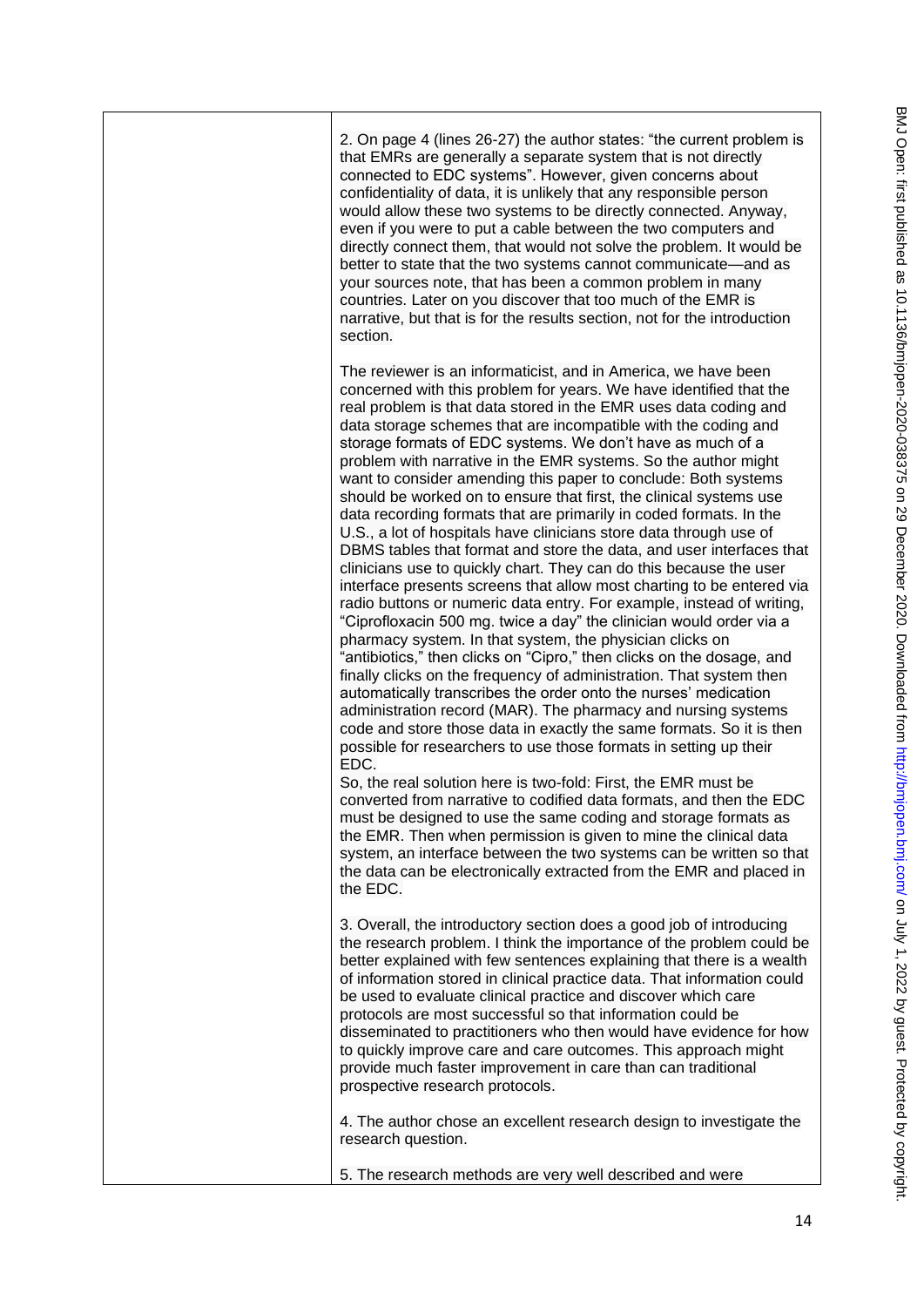| appropriate to the research design and research questions.                                                                                                                                                                                                                                                                                                                                                                                        |
|---------------------------------------------------------------------------------------------------------------------------------------------------------------------------------------------------------------------------------------------------------------------------------------------------------------------------------------------------------------------------------------------------------------------------------------------------|
| 6. The reviewer particularly appreciated the thorough and clear<br>explanation of the results and analysis, which was exactly the<br>correct way to analyze this kind of qualitative data. The results<br>strongly support the conclusions and recommendations presented<br>by the author. The paper is extremely well written, and the entire<br>study is strong, coherent, and congruent with the science of<br>conducting qualitative studies. |
|                                                                                                                                                                                                                                                                                                                                                                                                                                                   |

| <b>REVIEWER</b>        | Karen Dav                           |
|------------------------|-------------------------------------|
|                        | University of Auckland, New Zealand |
| <b>REVIEW RETURNED</b> | 01-Nov-2020                         |
|                        |                                     |

| <b>GENERAL COMMENTS</b> | Thank you for the adjustments you have made in response to the<br>reviews. The manuscript flows much better and the clarity is<br>improved. Thank you for addressing the English language errors that |
|-------------------------|-------------------------------------------------------------------------------------------------------------------------------------------------------------------------------------------------------|
|                         | have been pointed out to you. The revision has created new errors<br>that you need to correct.                                                                                                        |

# **VERSION 3 – AUTHOR RESPONSE**

Reviewer: 2

Reviewer Name: Karen Day Institution and Country: University of Auckland, New Zealand Competing interests: None declared

Comments to the Author:

Thank you for the adjustments you have made in response to the reviews. The manuscript flows much better and the clarity is improved. Thank you for addressing the English language errors that have been pointed out to you. The revision has created new errors that you need to correct. Response:

Thank you very much for your suggestion. We carefully revised the manuscript and asked a professional English editing company to modify the manuscript again. All changes are highlighted in red in the revised manuscript.

Reviewer: 1

Reviewer Name: Dr. Mary McHugh Institution and Country: None--retired Competing interests: None declared

Comments to the Author:

Review of the manuscript: The Gap between Real-world Data and Clinical Research within Hospitals in China : A Qualitative Study.

1. The first paragraph of any research report should clearly state purpose of the study. The purpose (aim) is beautifully stated in the abstract, and this sentence from the abstract should be appended to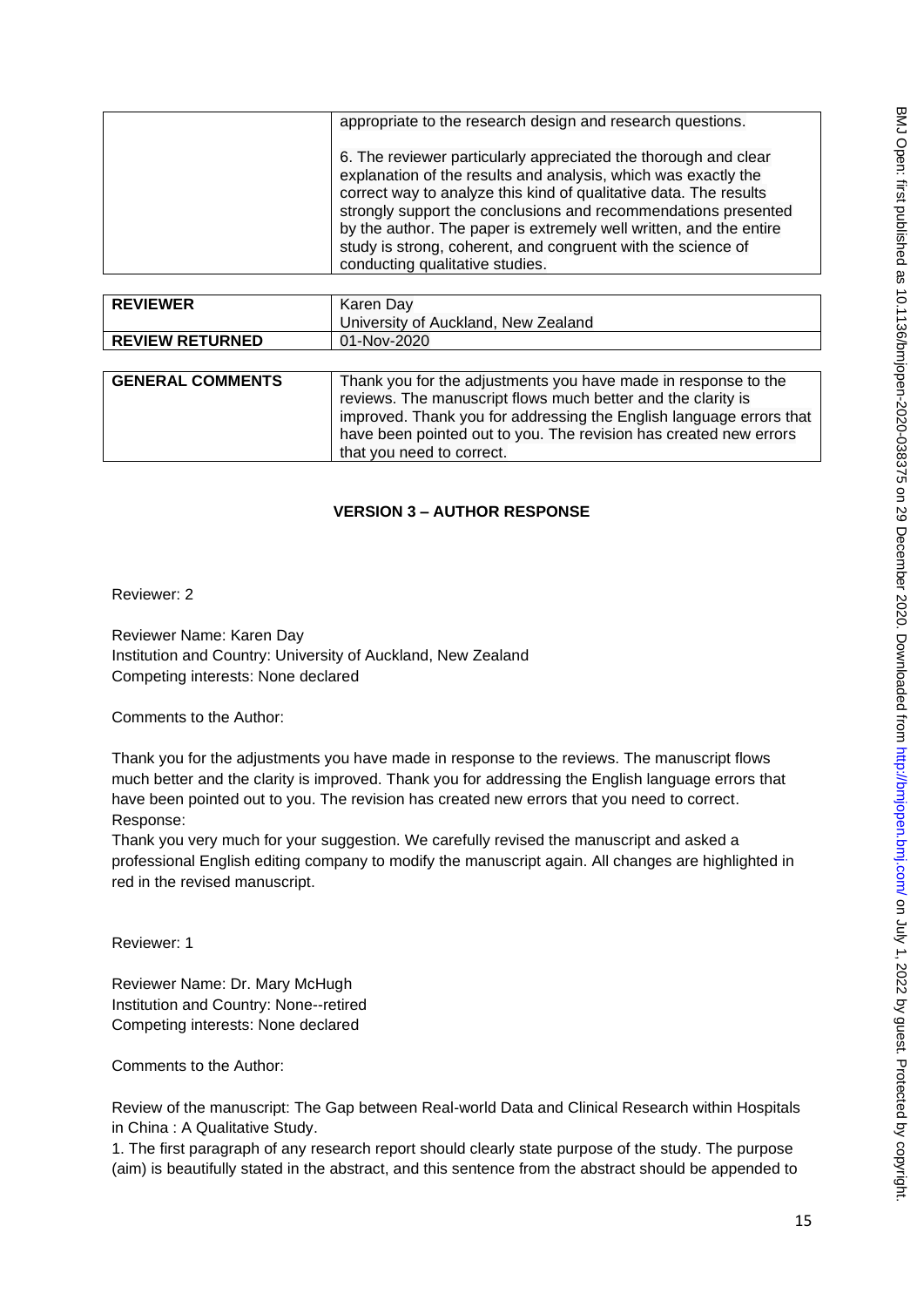the end of the first paragraph of the paper's introduction. Response:

Thank you very much for your suggestion. We revised the introduction. The research purpose was added in the last sentence of the introduction.

2. On page 4 (lines 26-27) the author states: "the current problem is that EMRs are generally a separate system that is not directly connected to EDC systems". However, given concerns about confidentiality of data, it is unlikely that any responsible person would allow these two systems to be directly connected. Anyway, even if you were to put a cable between the two computers and directly connect them, that would not solve the problem. It would be better to state that the two systems cannot communicate—and as your sources note, that has been a common problem in many countries. Later on you discover that too much of the EMR is narrative, but that is for the results section, not for the introduction section.

#### Response:

Thank you very much for your suggestion. We stated that EMRs and EDC systems cannot communicate in the results.

The reviewer is an informaticist, and in America, we have been concerned with this problem for years. We have identified that the real problem is that data stored in the EMR uses data coding and data storage schemes that are incompatible with the coding and storage formats of EDC systems. We don't have as much of a problem with narrative in the EMR systems. So the author might want to consider amending this paper to conclude: Both systems should be worked on to ensure that first, the clinical systems use data recording formats that are primarily in coded formats. In the U.S., a lot of hospitals have clinicians store data through use of DBMS tables that format and store the data, and user interfaces that clinicians use to quickly chart. They can do this because the user interface presents screens that allow most charting to be entered via radio buttons or numeric data entry. For example, instead of writing, "Ciprofloxacin 500 mg. twice a day" the clinician would order via a pharmacy system. In that system, the physician clicks on "antibiotics," then clicks on "Cipro," then clicks on the dosage, and finally clicks on the frequency of administration. That system then automatically transcribes the order onto the nurses' medication administration record (MAR). The pharmacy and nursing systems code and store those data in exactly the same formats. So it is then possible for researchers to use those formats in setting up their EDC.

So, the real solution here is two-fold: First, the EMR must be converted from narrative to codified data formats, and then the EDC must be designed to use the same coding and storage formats as the EMR. Then when permission is given to mine the clinical data system, an interface between the two systems can be written so that the data can be electronically extracted from the EMR and placed in the EDC.

#### Response:

Thank you very much for your suggestions and detailed guidance. The experience and attempts in the United States are very meaningful for China's electronic medical data management. We revised the results and discussion. We stated that the data stored in the EMR uses data coding and data storage schemes that are incompatible with the coding and storage formats of EDC systems in the discussion of the causes. Additionally, we stated that EDC systems and EMR systems should be revised and that both systems should use the same coding and storage formats in the discussion.

3. Overall, the introductory section does a good job of introducing the research problem. I think the importance of the problem could be better explained with few sentences explaining that there is a wealth of information stored in clinical practice data. That information could be used to evaluate clinical practice and discover which care protocols are most successful so that information could be